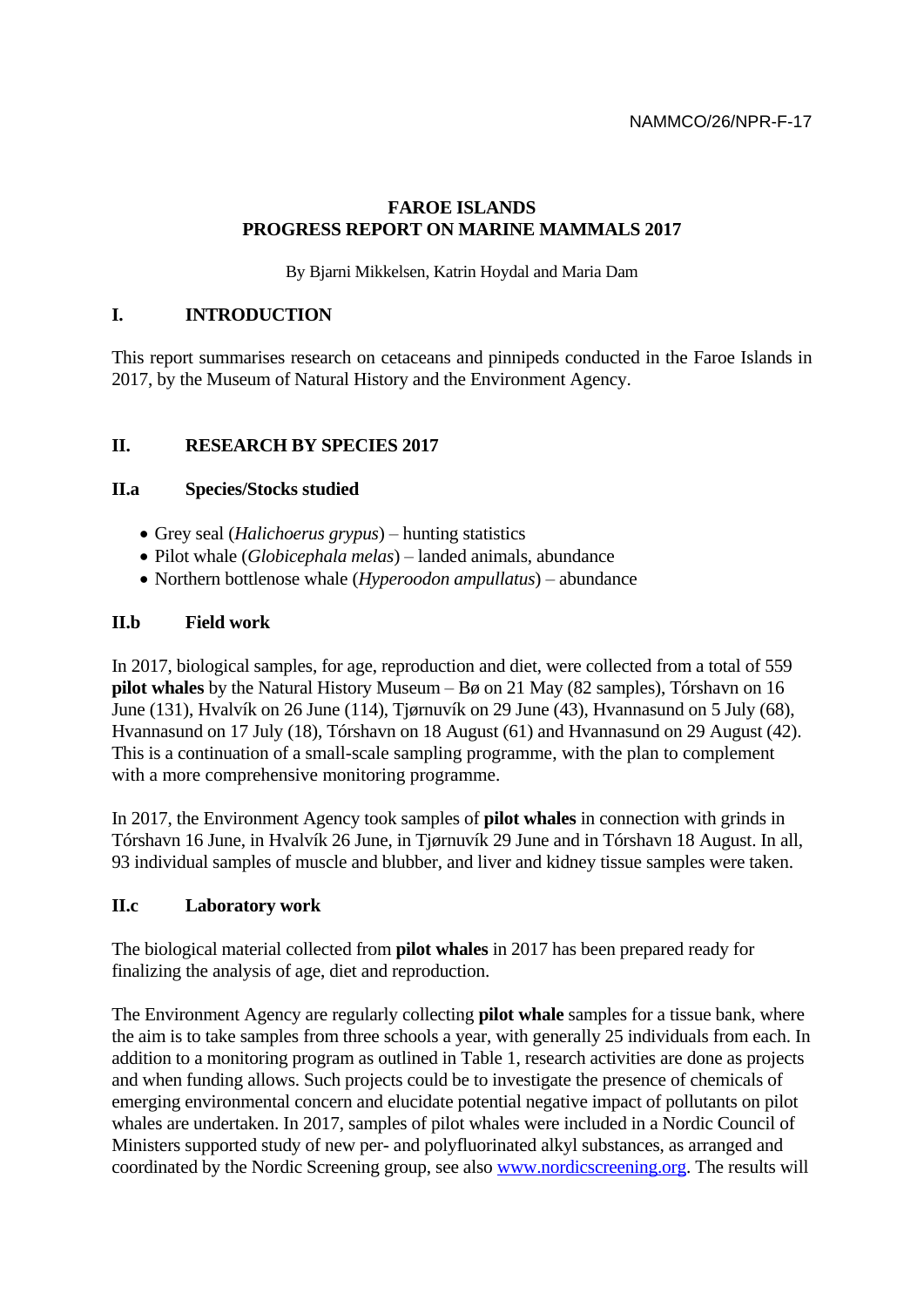be reported in 2018. Another ongoing study focuses on mRNA in liver tissues in pilot whales, where the objective in terms of pollutants is to be able to assess the relationship between mRNA and selected pollutants. The study, which is done as a visiting student work (Univ. Bremerhaven) in cooperation with the University of the Faroe Islands- is meant to outline a more direct approach to assess toxic stress responses like enzyme induction. In 2017, one of the authors defended a PhD degree in biology on effects of pollutants on pilot whale; see below in the section Research results.

|                                 |                                                                       |          |           | blubber /      |           |
|---------------------------------|-----------------------------------------------------------------------|----------|-----------|----------------|-----------|
| <b>Matrix (tissue)</b>          | blubber & muscle                                                      | kidney   | liver     | $liver***$     | blubber*  |
| <b>Frequency of</b><br>sampling | yearly, pref. from 3 schools, focus incr. on juv. males for timetrend |          |           |                |           |
| number of samples               |                                                                       |          |           |                |           |
| analysed per year               | 25                                                                    | 15       | 15        | 5              | 5         |
|                                 | Blubber:Legacy                                                        |          | Mercury,  | Perfluoroalkyl |           |
|                                 | persistent organic                                                    |          | selenium, | substances,    | hexabromo |
|                                 | pollutants\$                                                          | Cadmium, | cadmium,  | polybrominated | cyclo-    |
| Tissue analysed for:            | Muscle:metals£                                                        | dry mass | dry mass  | diethyl ethers | dodecane  |

Table 1. Pollutants in the pilot whale monitoring program of the Environment Agency.

\*Time trends

\*\* PFAS is analysed in liver

\$ PCB, HCH, HCB, DDT, DDE, and from ca. ½ of the samples even o,p-isomer DDT and metabolites, CHL, Mirex, Toxaphene.

£ Mercury, selenium, dry mass and stable N and C isotopes

#### **II.d Other studies**

In the Faroe Islands, **grey seals** may be culled at salmon sea farms, as a protective act, when interacting with the installations. In 2010, a logbook system of seal culls was introduced, and fish farmers were motivated to deliver statistics on an annual basis. The reporting system need to be validated, in order to provide a more accurate number of grey seal removals.

## **II.e Research results**

The sightings data from the Faroese component of the Trans North Atlantic Sightings Surveys (TNASS) in 2007 were integrated in a study on the distribution, abundance and habitat use of deep diving cetaceans; together with data from the SCANS-II (2005) and CODA (2007) surveys in EU waters (Rogan et al., 2017). For the **pilot whale**, the designbased estimate of total abundance was 172 195 ( $CV = 0.35$ ) individuals. Depth, distance to the 2000 m depth contour and latitude were found to be important in predicting pilot whale abundance of groups while depth and contour index were retained in the best model for group size. Abundance of groups was predicted to be highest in water depths  $> 1000$  m, was strongly associated with the 2000 m depth contour and showed geographic variation with latitude, with a peak at 55 °W. Group size was predicted to be smaller in deeper waters, and higher at contour index values of 30–50, indicating that they occur in waters over moderately steep slopes. The model-based estimate of pilot whale abundance was  $152\ 071\ (CV = 0.32)$ whales. Results suggest that the steep slopes on both sides of the Rockall Trough are important areas for pilot whales in the North-East Atlantic, along with an area further west on the Rockall Plateau. In addition, this publication provide a design-based abundance estimate for **Northern bottlenose whale** of 19,539 (95% C.I. 9,921-38,482) for the entire area.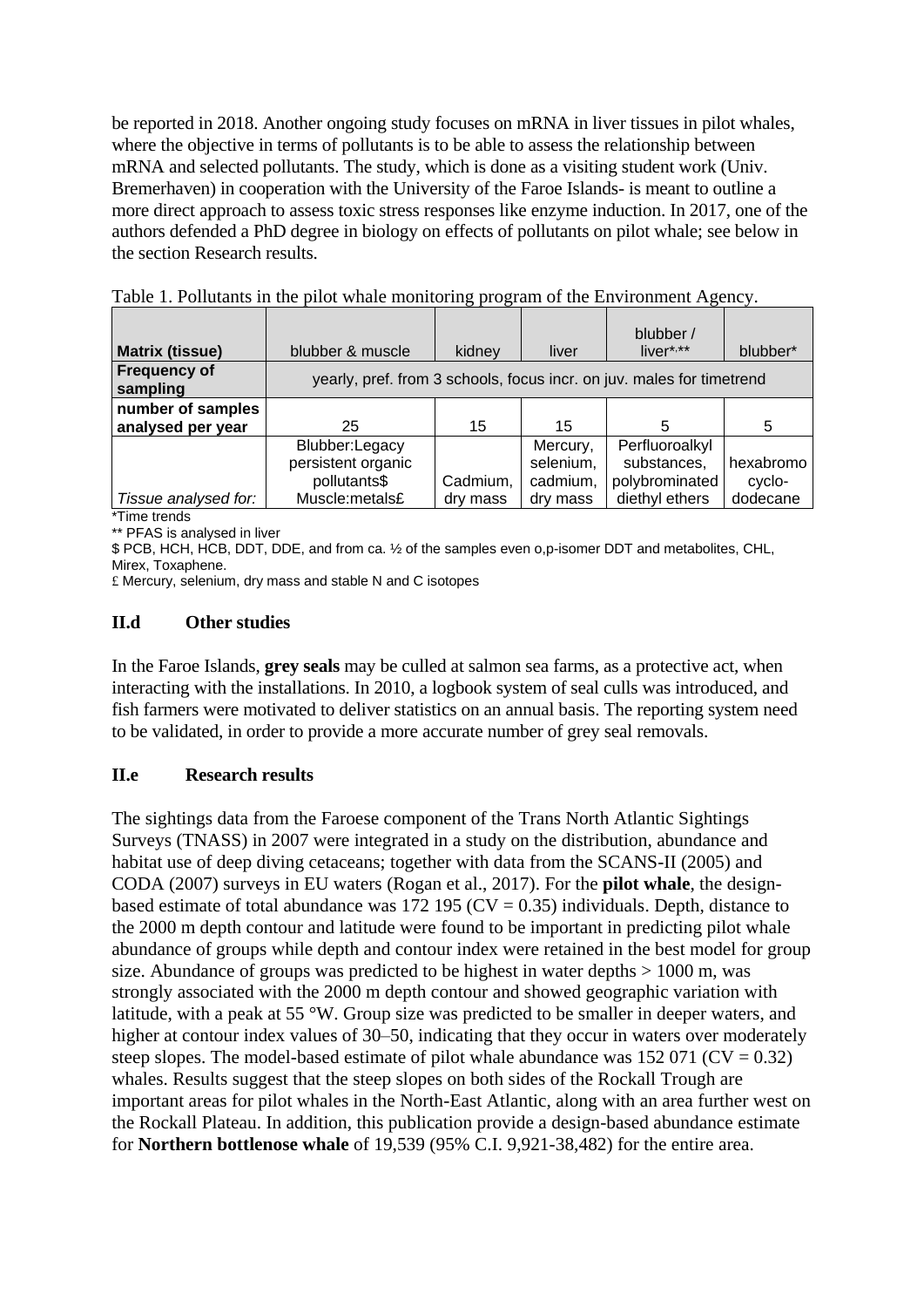Sightings of Northern bottlenose whale were almost exclusively from the Faroese survey area.

Temporal trend in 15 PFASs measured in muscle from juvenile male **pilot whales** harvested on the Faroe Islands between 1986 and 2013 were analysed (Dassuncao et al., 2017). Perfluorooctane sulfonamide (FOSA) accounted for a peak of 84% of the 15 PFASs around 2000 but declined to 34% in recent years. Perfluorooctanesulfonat (PFOS) and long-chained PFCAs (C9−C13) increased significantly over the whole period (2.8% yr−1 to 8.3% yr−1), but FOSA declined by 13% yr−1 after 2006. Rapid changes in atmospheric FOSA in polar and subpolar regions around 2000 helps to explain large declines in PFOS exposure for species that metabolize FOSA, including seafood consuming human populations.

Katrin Hoydal defended her PhD thesis: "Levels and endocrine disruptive effects of legacy POPs and their metabolites in long-finned **pilot whales** of the Faroe Islands" at the Norwegian University of Science and Technology (NTNU) (Hoydal, 2017). The study analysed the relationship between persistent organic pollutants (POPs) and several biomarkers for effects of POPs; Thyroid and steroid hormones, vitamin A, E and D and CYP enzyme induction. Some correlations (mostly positive) were found between POPs and hormones (thyroid and steroid hormones) and vitamins (A and E). It was however concluded that although the pilot whales were exposed to relatively high concentrations of POPs, and the concentrations exceeded some of the toxic reference levels suggested for effects on marine mammals, the POPs did not seem to have clear overall negative effects on the analysed biomarkers. Along with the effect analyses, knowledge was gained about concentrations and relative distribution of POPs in different sex and age groups, biotransformation of POPs and levels of hormones and vitamins in pilot whales.

The study of the relationship between POPs and steroid hormones in **pilot whales** from the Faroe Islands (Hoydal et al., 2017) showed some positive correlations between a few of the more recalcitrant POPs and single steroids hormones in adult females. In males, positive correlation between 17β-estradiol and the 4-OH-CB107/4'-OH-CB108 PCB metabolite was found. Although the relationships between the POPs and the steroid hormones that were found were not evidence of cause-effect relationships, these correlations suggested that POPs might have some endocrine disrupting effects on the steroid homeostasis in pilot whales.

The biotransformation capacity in **pilot whales** was studied by analyses of induction of phase I (cytochrome P450) and II (conjugating) enzymes (Hoydal et al., 2018). The study showed that although pilot whales expressed CYP1, 2 and 3 enzymes, and the CYP1A enzyme activity, analysed by ethoxyresorufin-O-deethylase (EROD) activity, was positively correlated with POP concentrations, the enzyme activities of these enzymes and phase II enzymes were low. The low enzyme activities were in accordance with the low concentrations of OH-PCBs and OH-PBDEs found and suggested a low POP biotransformation capacity in pilot whales.

The concentrations of brominated dioxins PBDD/Fs, and chlorinated dioxins, PCDD/Fs in blubber was analysed in juvenile **pilot whales** from the Faroe Islands from 1997 – 2013 (Bjurlid et al., 2017). In addition, pilot whale samples from the period 2010 - 2013 were analysed for PBDEs and compared with data from previous studies on pilot wales to investigate temporal trends between 1986 and 2013. The study showed that among the PBDD/Fs, the furans were predominant and there was no relationship between PBDD/Fs and PCDD/Fs. PBDEs were found at noticeably higher levels than PBDD/Fs and PCDD/Fs and the results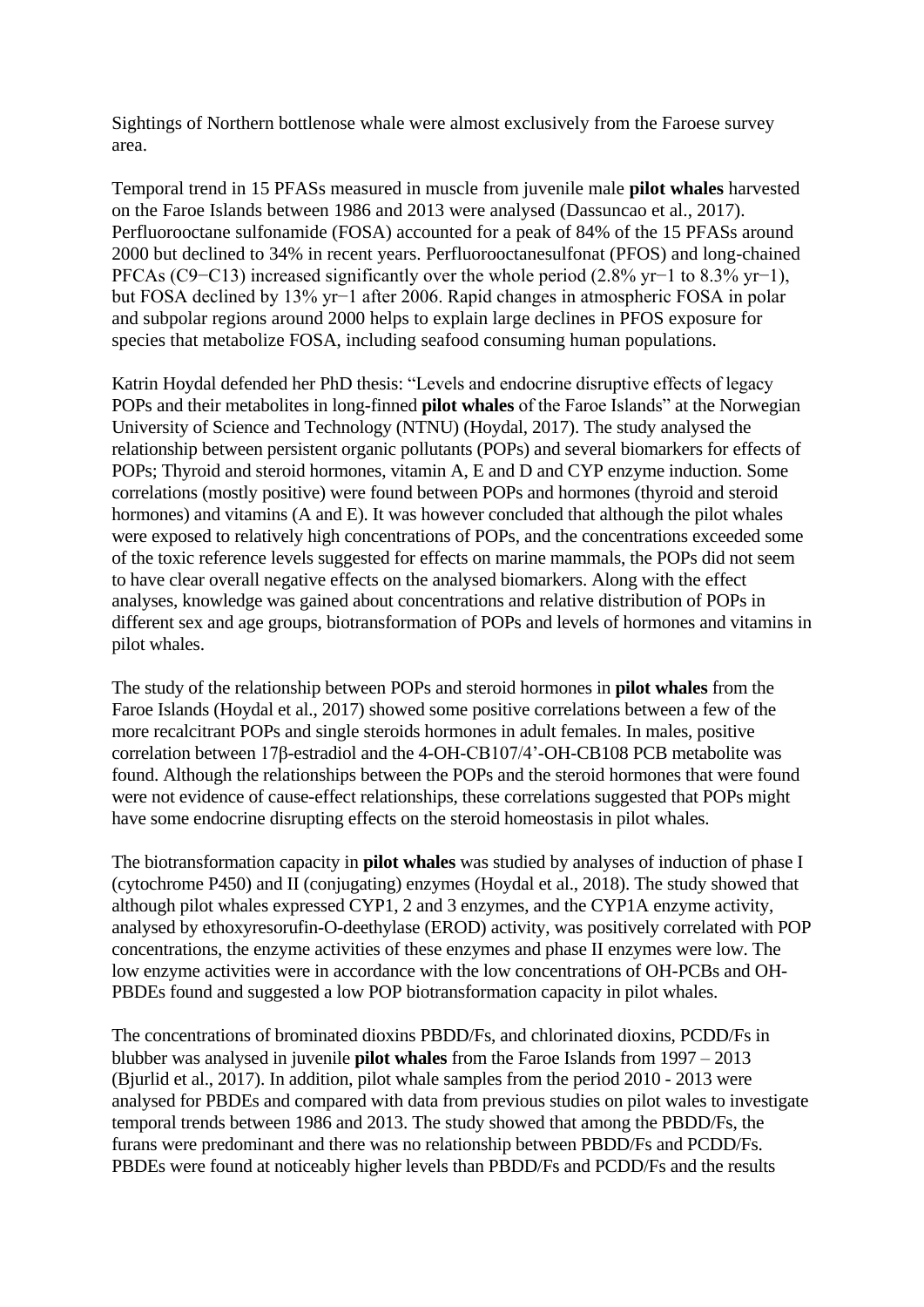indicated that PBDE concentrations in juvenile males have decreased from 1996 to the latest observations in 2013. No relationship between the concentration levels of PBDD/Fs and PBDEs in the sampled pilot whales could be identified, which indicated possible differences in the metabolism of, or exposure to, PBDEs and PBDD/Fs.

# **III. ONGOING (CURRENT) RESEARCH**

The Museum of Natural History will continue to track **pilot whales** by satellite telemetry (last tagging was in 2015), in order to monitor migration patterns and distribution areas of pilot whales recruiting to the Faroese harvest.

Co-operation with scientist at the Department of Anatomy and Cell Biology/ Canadian Light Source, Saskatoon, SK Canada, regarding mercury/selenium in eyes and inner ear of **pilot whales**, continues.

# **IV. ADVICE GIVEN AND MANAGEMENT MEASURES TAKEN**

None

## **V. PUBLICATIONS AND DOCUMENTS**

- Bjurlid, F., Dam, M., Hoydal, K., Hagberg, J., 2018. Occurrence of polybrominated dibenzo-pdioxins, dibenzofurans (PBDD/Fs) and polybrominated diphenyl ethers (PBDEs) in pilot whales (*Globicephala melas*) caught around the Faroe Islands. Chemosphere 195, 11–20. doi:10.1016/j.chemosphere.2017.12.044
- Dassuncao, C., Hu, X. C., Zhang, X., Bossi, R., Dam, M., Mikkelsen, B. and Sunderland, E. M. 2017. Temporal Shifts in Poly- and Perfluoroalkyl Substances (PFASs) in North Atlantic Pilot Whales Indicate Large Contribution of Atmospheric Precursors. Environmental Science & Technology 2017 51 (8), 4512-452. DOI: 10.1021/acs.est.7b00293.
- Hoydal, K.S., 2017. Levels and endocrine disrupting effects of legacy POPs and their metabolites in long-finned pilot whales of the Faroe Islands. PhD thesis, Department of Biology, Norwegian University of Science and Technology (NTNU).
- Hoydal, K.S., Styrishave, B., Ciesielski, T.M., Letcher, R.J., Dam, M., Jenssen, B.M., 2017. Steroid Hormones and Persistent Organic Pollutants in plasma from North-eastern Atlantic Pilot whales. Environmental Research 159, 613–621. doi:10.1016/j.envres.2017.09.003
- Hoydal, K.S., Jenssen, B.M., Letcher, R.J., Dam, M., Arukwe, A., 2018. Hepatic phase I and II biotransformation responses and contaminant exposure in long-finned pilot whales from the Northeastern Atlantic. Marine Environmental Research 134, 44–54. doi:10.1016/j.marenvres.2017.12.010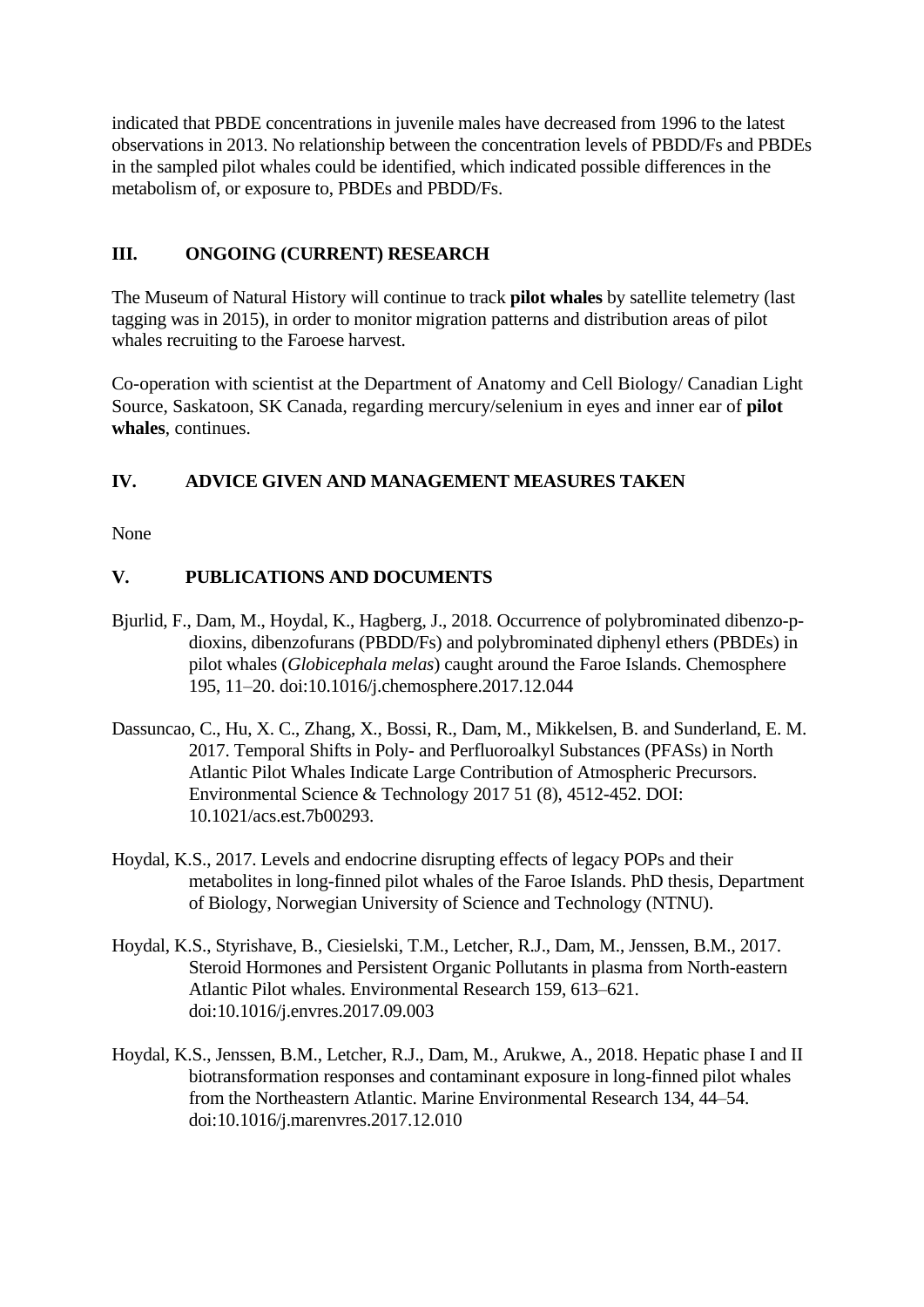- Mikkelsen, B., Hoydal, K and Dam, M. 2017. Faroe Islands Progress report on Marine Mammals 2015. Paper presented to the NAMMCO Scientific Committee, Reykjavík, Iceland. 5pp.
- Rogan, E., Cañadas, A., Macleod, K., Santos, M. B., Mikkelsen, B., Uriarte, A., Van Canneyt, O., Vázquez, J. A. and Hammond, P. S. 2017. Distribution, abundance and habitat use of deep diving cetaceans in the North-East Atlantic. Deep-Sea Research Part II 141, 8-19. http://dx.doi.org/10.1016/j.dsr2.2017.03.015